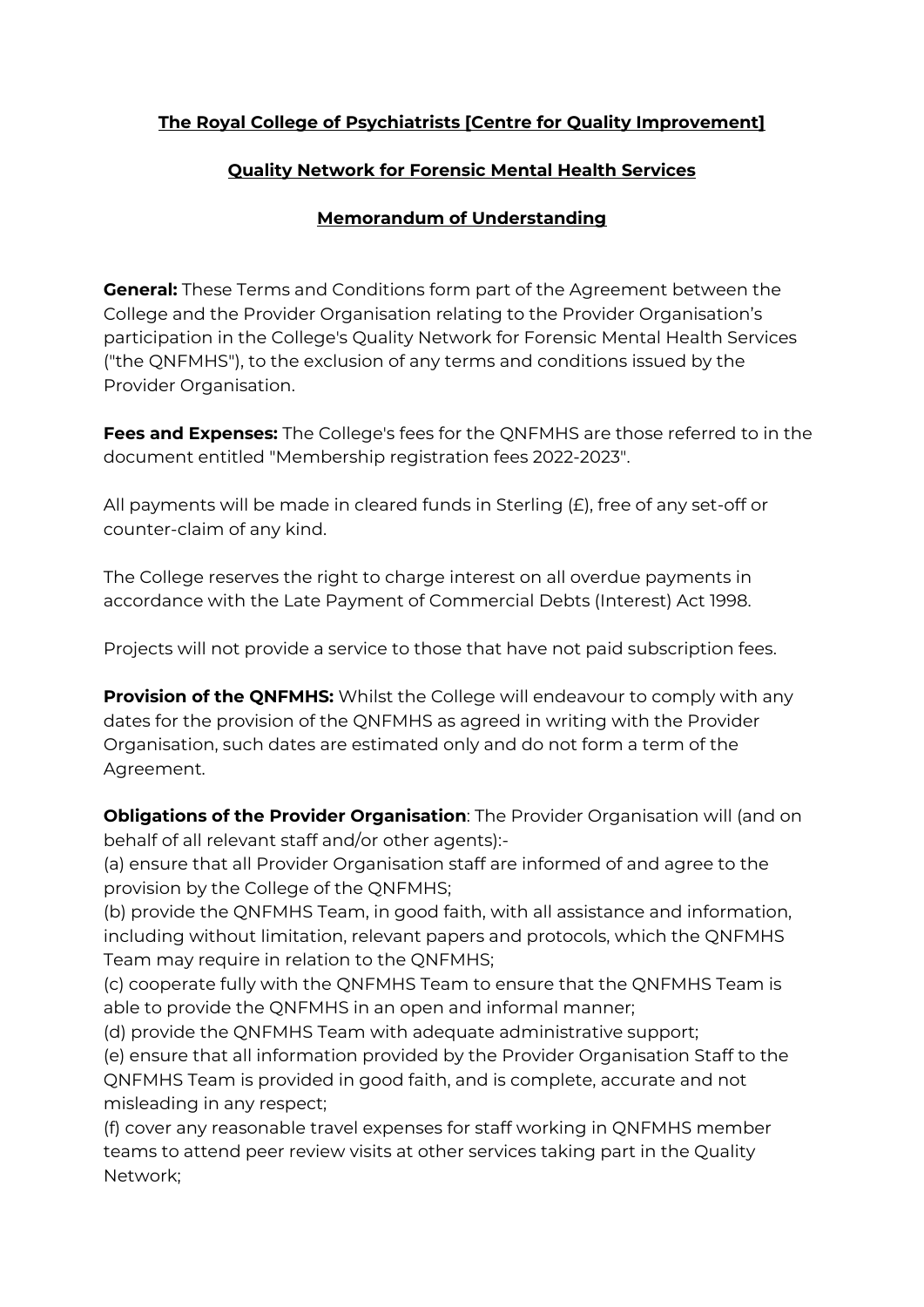(g) make the final draft report, available to all Provider Organisation Staff whose practice is referred to or considered in such report, and forward any comments or observations made by such persons on the report to the lead member of the QNFMHS Team;

(h) make any final such report available to all groups it reasonably considers may have an interest in its subject matter, including without limitation, professional bodies, regulators, formal provider networks (e.g. new care models) and service user groups;

(i) the service agrees to promptly alert the QNFMHS Team to:

- any reports from regulatory or professional bodies (for example the Care Quality Commission, Healthcare Inspectorate Wales, the Northern Ireland Regulation and Quality Improvement Authority and Healthcare Improvement Scotland) that include any mention of the service;
- any current investigations, serious untoward incidents, serious complaints or any other information that might indicate potential serious problems in the service.

**Intellectual Property:** All intellectual property rights in the materials produced by the College in the provision of the QNFMHS, will remain the property of or vest in the College.

**Warranties:** The College warrants to the Provider Organisation that the QNFMHS will be provided by the QNFMHS Team using all reasonable care and skill.

Except as provided above and so far as permitted by law, the College gives no other warranties of any kind whether express or implied in relation to the QNFMHS.

**Limitations:** Except in respect of death or personal injury caused by the College's negligence, the Company will not be liable to the Provider Organisation (or the Provider Organisation Staff) by reason of any representation or any implied warranty or condition, or any duty at common law or under the express terms of the Agreement, for any consequential loss or damage which arise out of the QNFMHS, and without prejudice to the generality of the foregoing, will have no liability to the Provider Organisation Staff or service users.

The aggregate liability (if any) of the College in respect of any single claim brought against it in respect of the QNFMHS shall in no circumstances be greater than the level of its professional indemnity insurance cover from time to time.

**Indemnity**: The Provider Organisation will indemnify the College and/or the QNFMHS Team and respectively keep each of them fully and effectively indemnified in respect of all or any costs, claims, liabilities, damages and expenses suffered or incurred by the College and/or the QNFMHS Team as a direct or indirect consequence of any breach by the Provider Organisation of any term of this Agreement and/or claim made by any third party in connection with the QNFMHS,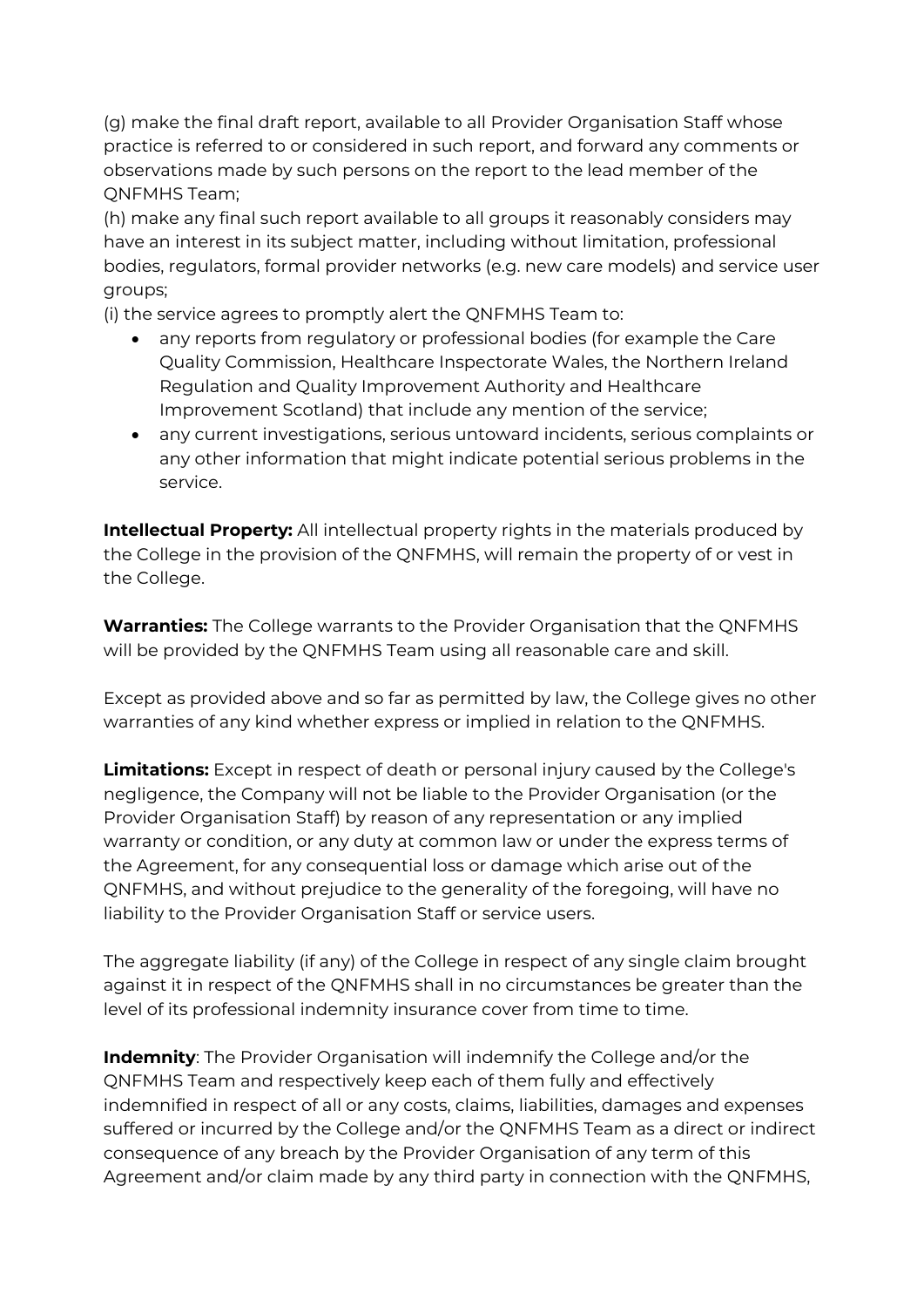to include without limitation, any claim by any service user alleging damage as a result of any course of action taken by the Provider Organisation on the basis of advice given by College pursuant to the QNFMHS, and any claim for defamation brought by any Provider Organisation Staff.

**Cancellations:** Cancellation of QNFMHS will only be accepted by the College if received by the College in writing prior to it having commenced provision of QNFMHS. No refund will be given for services that withdraw during a subscription year because the project team will have been established at a certain level expecting the work to be provided. In other words, the manager would not be able to reduce staffing or associated project costs promptly when a service member withdraws.

**Appeals Procedure**: This is as set out in the document entitled "QNFMHS: Appeals Process".

**Force Majeure:** The College will not in any event be liable to the Provider Organisation or be deemed to be in breach of the Agreement by reason of any failure to perform the QNFMHS, if the failure was due to any cause beyond the College's reasonable control.

Confidentiality: Neither the College (and on behalf of the QNFMHS Team) nor the Provider Organisation (and on behalf of the Provider Organisation Staff) will disclose to any third party any confidential information belonging to the other or arising out of the provision by the College of the QNFMHS, except as otherwise expressly provided in the Agreement or as required by law.

**Suspension and Termination:** If the Provider Organisation commits any material or persistent breach of any term of the Agreement, at its sole option, the College will be entitled to suspend or terminate the provision of the QNFMHS.

In addition, if the Provider Organisation becomes insolvent, makes an arrangement with its creditors or has a receiver, administrative receiver or administrator appointed over all or any of its assets or enters into liquidation, then the College will be entitled to terminate the Agreement with immediate effect without prejudice to any other right or remedy of the College.

Upon termination of the Agreement at any time and without prejudice to any other right arising, any sums payable by the Provider Organisation to the College will become immediately payable and the Provider Organisation will return to the College all property, in whatever form, belonging to the College.

**Entire Agreement**: The Agreement comprises the entire agreement between the College and the Trust in relation to the QNFMHS and cannot be varied except by prior written agreement between the parties.